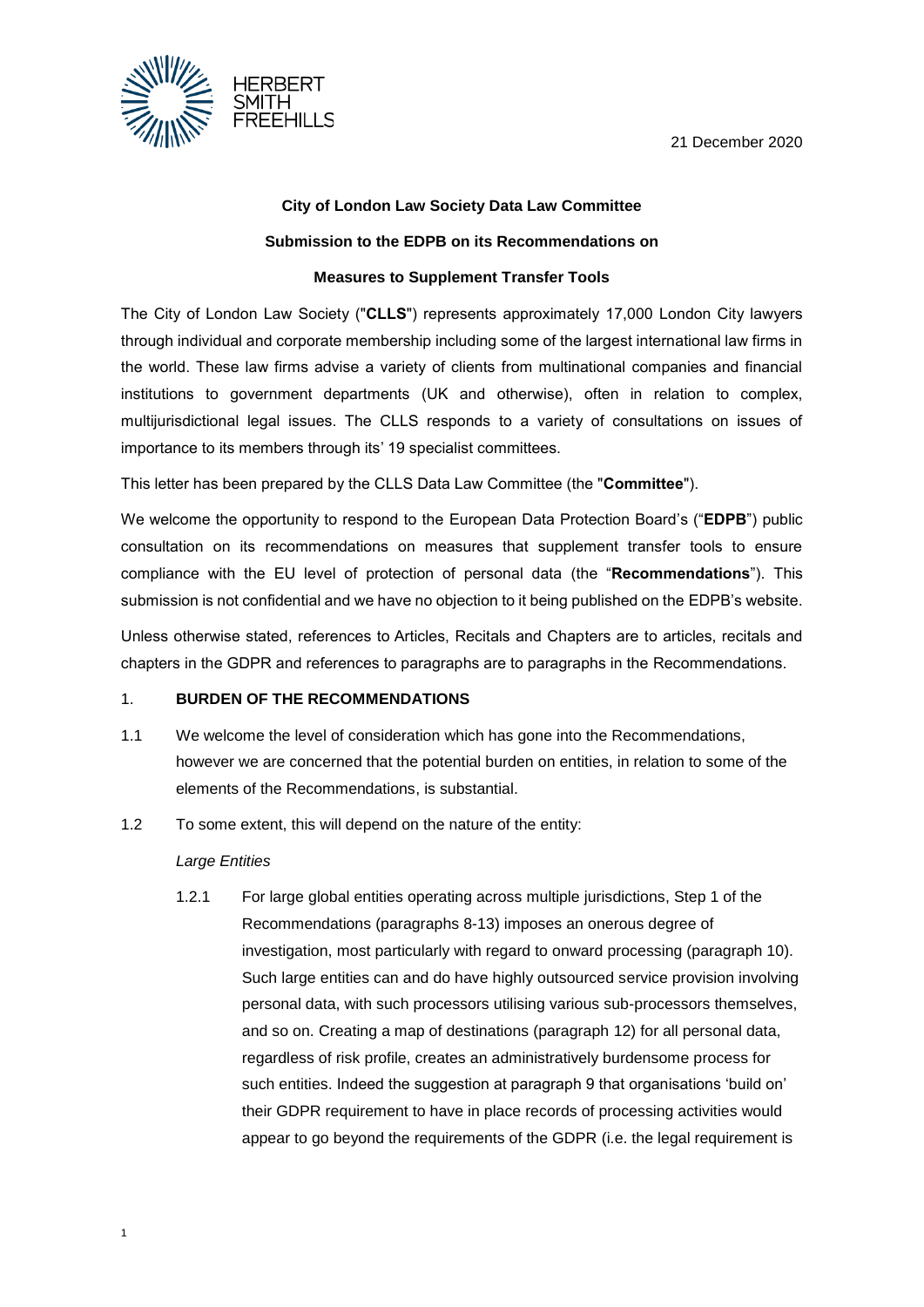



to have a record of such activities and not a higher, built on, compliance level), nor is it clear practically what further mapping is expected by the EDPB.

1.2.2 Furthermore, given processors can be changed quickly depending on a range of factors (e.g. improved service offering from an alternative, more secure data storage, operational factors, changes in the law), the obligation at paragraph 12 to undertake such activities prior to a transfer could arguably be read as requiring that, in the event of a sub-processor / sub-sub-processor etc. change, that data transfer should be suspended until verification could be undertaken. Such an obligation will have material, negative consequences for conducting effective business.

# *SMEs*

- 1.2.3 For smaller or medium-sized enterprises ("**SMEs**"), Step 1 will not likely be as burdensome, although with the caveat that where major technology vendors are utilised, the expectation on SMEs to be able to verify the onward transfers to such vendors' sub-processors and beyond, in compliance with the Recommendations, is a time and cost-intensive task which may be prohibitive to many SMEs.
- 1.2.4 Additionally, the expectation on SMEs in relation to the supplementary measures may well be impossible to fulfil given the potential cost implications, regardless of the risk profile of the personal data involved. For example Use Case 3, regarding data transiting through a third country, expects that 'state-of-the-art' encryption and measures to prevent active and passive attacks which can be considered 'robust' against public authority cryptanalysis are utilised, which is itself 'flawlessly implemented' and all backdoors are ruled out. This is a very high bar for all entities, but particularly SMEs, and in the context of onward transfers.
- 1.2.5 Furthermore, many of the ongoing requirements on entities highlighted throughout the Recommendations (e.g. the requirement to publish regular transparency reports (paragraph 129)) will be particularly burdensome on SMEs.
- 1.2.6 It is also not clear how some obligations in the Recommendations will impact SMEs. For example, the requirement to maintain records of processing activities does not apply to entities with fewer than 250 employees (Article 30(5)), however the Recommendations comment that entities 'build on' this (discussed at section [1.2.1](#page-0-0) of this response) does not address this nuance for SMEs.
- 1.3 While it is understood that the Recommendations are a set of logical considerations in light of the Schrems II judgment from an academic point of view, we are of the view that such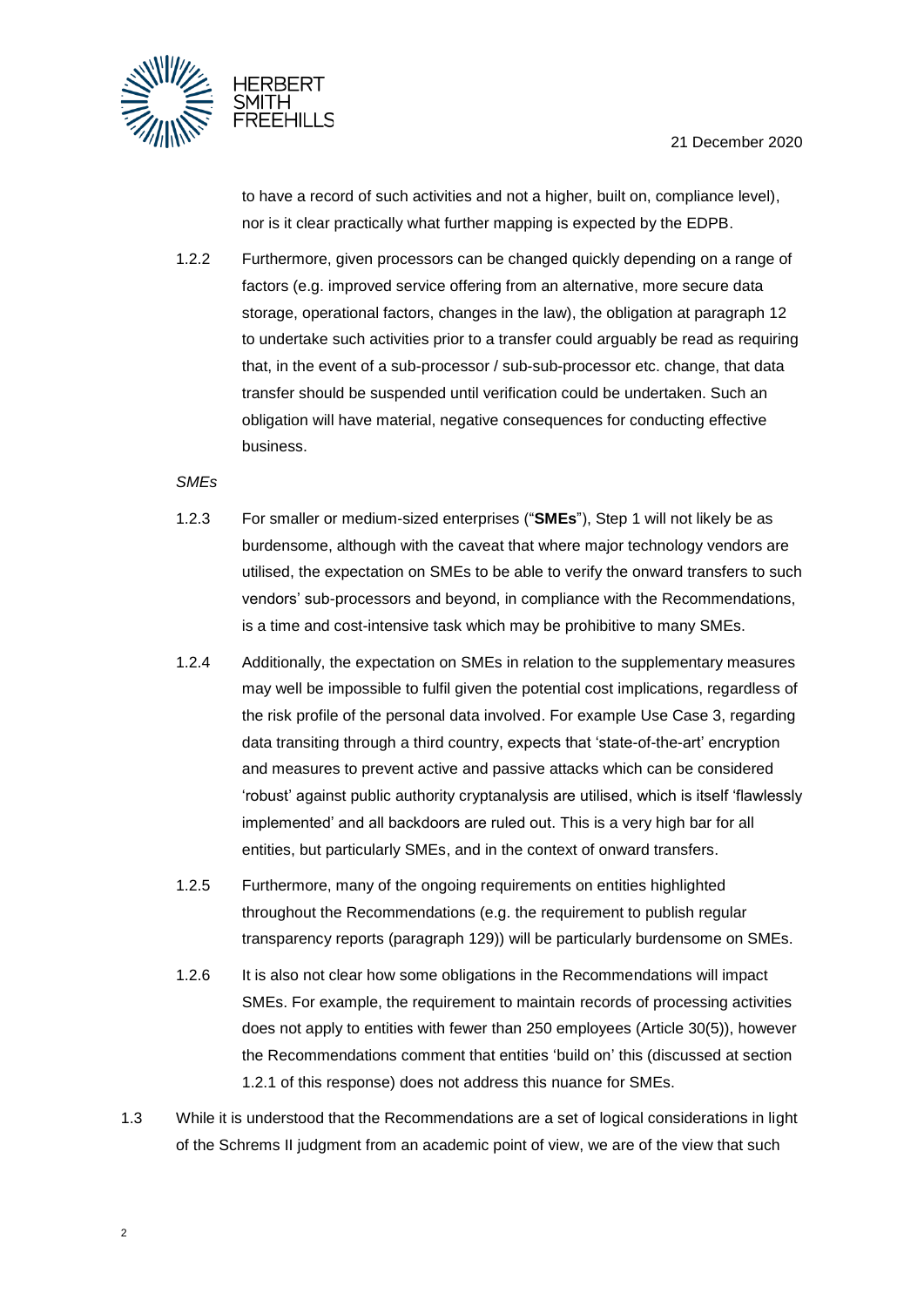

considerations should be grounded in practical applicability in relation to the particular personal data transfer, *including* the risk profile of the data transfer.

1.4 The 'one size fits all' nature of the obligations (rather than them being guidance for the interpretation of the GDPR) does not achieve a proportionate set of considerations for entities and we would suggest, as currently drafted, the Recommendations impose a set of obligations which are overly onerous and inflexible.

# <span id="page-2-0"></span>2. **DIVERGENCE OF VIEWS ON ADEQUACY**

- 2.1 The GDPR was introduced as a Regulation rather than a Directive with the intention of harmonising, across the EU, the position regarding the protection of personal data. However Step 3 of the Recommendations (paragraphs 28-44) would suggest that a high degree of divergence in analysis, and thus practice, will ensue.
- 2.2 This is particularly the case regarding the analysis of law or practice in a third country (paragraph 30). This can manifest itself in multiple ways, for example:
	- 2.2.1 two independent exporters having different perspectives and considerations regarding a similar data set being transferred to the same importer in a jurisdiction;
	- 2.2.2 different importers in the same jurisdiction having knowledge of, or access to, differing sources of information regarding the law and practice in that jurisdiction;
	- 2.2.3 where there are settled sources of publically available information regarding the law and practice in a jurisdiction, different exporters and importers may analyse these sources differently, even with regard to similar data sets; or
	- 2.2.4 where there are not settled sources of information regarding law and practice in a jurisdiction, for example where national security laws and/or practices are not published or made public, then different exporters and importers may make different assumptions regarding such circumstances.

Each of the example scenarios raises the real prospect of huge variance between different analyses, creating confusion regarding whether, in relation to the particular transfer of personal data, the recipient jurisdiction does provide sufficient equivalent protection and indeed what supplementary measures may or may not be required.

2.3 Such divergence will also create less clarity for data subjects who, should they request further information regarding the nature of a particular international data transfer, may be given different views in relation to similar circumstances, a result that is at odds with the original intention of the GDPR.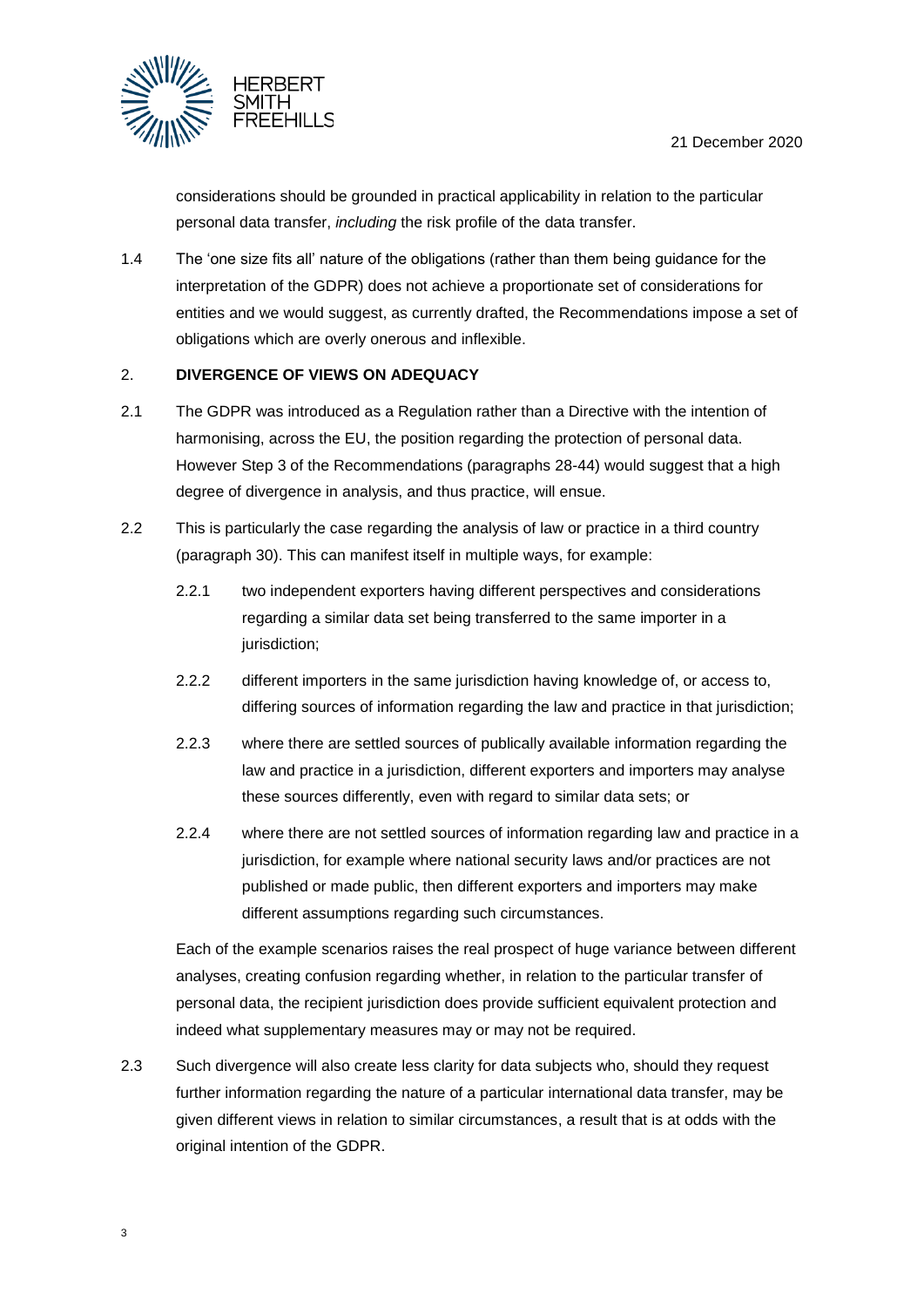

- 2.4 We would also note that the analysis being asked of private entities here is one which is very similar to that which competent bodies have been required to undertaken pursuant to the consideration of Article 45 adequacy decisions and which, to date, has only resulted in twelve extant decisions. Given the dedicated resourcing and substantial time afforded to competent bodies to undertake such analyses and determinations, placing such an obligation on private entities (and in particular SMEs) who have far fewer dedicated resources and for whom a data transfer may be marginal and ancillary to the business they undertake, is neither proportionate nor satisfactory for the entities involved or the data subjects, who would expect a settled, informed, and substantiated perspective from a competent body regarding the adequacy or otherwise of a recipient country's laws and practices. As such, we would request that the EDPB confirms whether reports produced by third parties on the condition of a jurisdiction's data protection practice (either commissioned by the data exporter or otherwise freely available) would satisfy the data exporter's diligence obligations, particularly given that this may be a suitable position for SMEs who would not necessarily otherwise have the resources to conduct such an analysis.
- 2.5 Furthermore, there appears to be no consideration of the fact that many countries have data protection laws similar to the GDPR, with perhaps the most pertinent example being a post-Brexit UK whose law would be the UK-implemented version of the GDPR. However the Recommendations do not refer to countries with similar legal positions as the EU in any way impacting the assessment of a recipient jurisdiction's national security laws. We would suggest that such consideration should be incorporated.
- 2.6 As already noted, introducing an element of risk consideration to the analysis being undertaken would be appropriate in that it would allow entities to make their recipient country adequacy considerations in the context of the risk to the particular personal data involved and the other circumstances of the transfer. This would be a practical and flexible solution rather than the position put forward in the Recommendations which can be viewed as something of a 'blunt instrument'.

# 3. **SUPPLEMENTARY MEASURES**

3.1 Where an analysis of the recipient jurisdiction's law and practice indicates that it does not provide sufficient equivalence, nor meet the EDPB's Recommendations on the European Essential Guarantees for surveillance measures framework ("**EEGs**"), then either: (i) the personal data should not be transferred; or (ii) supplemental measures should be put in place (paragraph 44).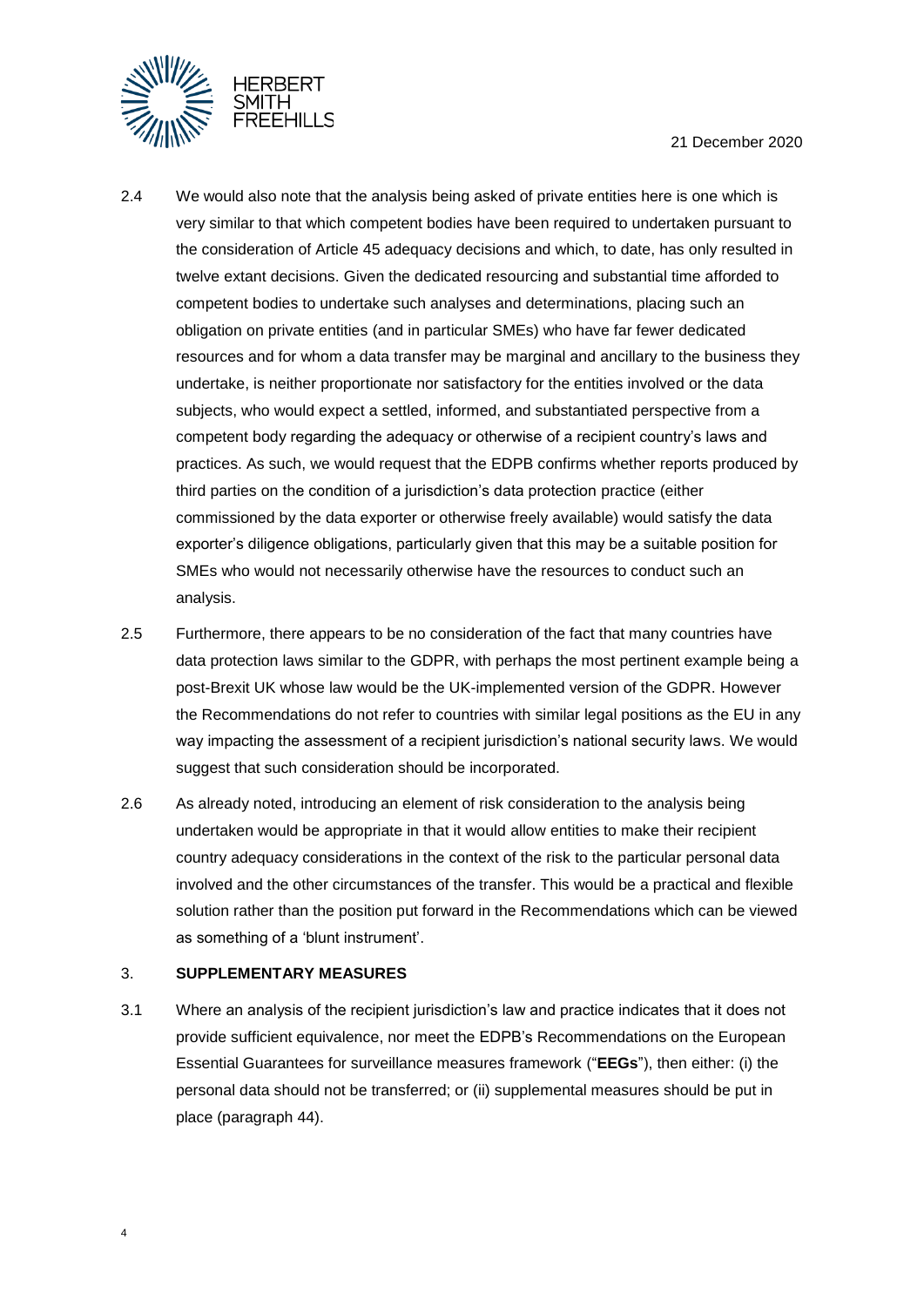

- <span id="page-4-0"></span>3.2 In such a scenario, our understanding of the supplementary measures which are detailed at paragraphs 69-137 is that the only effective supplementary measure to facilitate an international transfer is to encrypt, pseudonymise, or otherwise render the data to be nonpersonal in nature so that the relevant personal data cannot be read by the importer. This is on the basis that the commentary in the Recommendations regarding: (i) contractual supplementary measures suggests that they 'should be combined with other technical and organisational measures' as contractual measures cannot bind a third party authority in the recipient country (paragraph 93); (ii) organisational measures suggests that they are 'needed to complement contractual and/or technical measures' and only contribute to ensuring internal consistency of processing and importer entities' risk awareness (paragraph 122); and (iii) technical measures states that they will be 'especially needed' where the law of a recipient jurisdiction would impinge on the contractual protections.
- 3.3 On this basis, the proposed technical protections would seem to essentially amount to there being no scenario where an importer in a recipient jurisdiction which is assessed as not providing an adequate level of protection could receive personal data which can be processed there, regardless of the nature of the personal data involved. Is this the EDPB's intention?

#### 4. **USE CASES**

- 4.1 The Recommendations provide two use cases where no effective measures can be found from a technical perspective: (i) transfers to cloud service providers (paragraphs 88-89); and (ii) remote access to data for a business purposes (paragraphs 90-91).
- 4.2 Such scenarios are likely to be very commonplace, for example: in the former particularly for SMEs using global cloud-based platforms to undertake functions which are resourceprohibitive to support in-house; and in the latter for larger entities who are headquartered in one jurisdiction and have global operations across jurisdictions.
- 4.3 Given this, and in light of the comments at section [3.2](#page-4-0) above regarding contractual and organisational measures being insufficient in themselves, the Recommendations appear to suggest that there is no available compliant process to facilitate an international data transfer in these Use Cases (i.e. they would appear impossible).
- 4.4 Is this the conclusion reached by the EDPB and, if so, given the substantial practical implications on business, are there any supplementary measures which the EDPB would consider sufficient in such scenarios?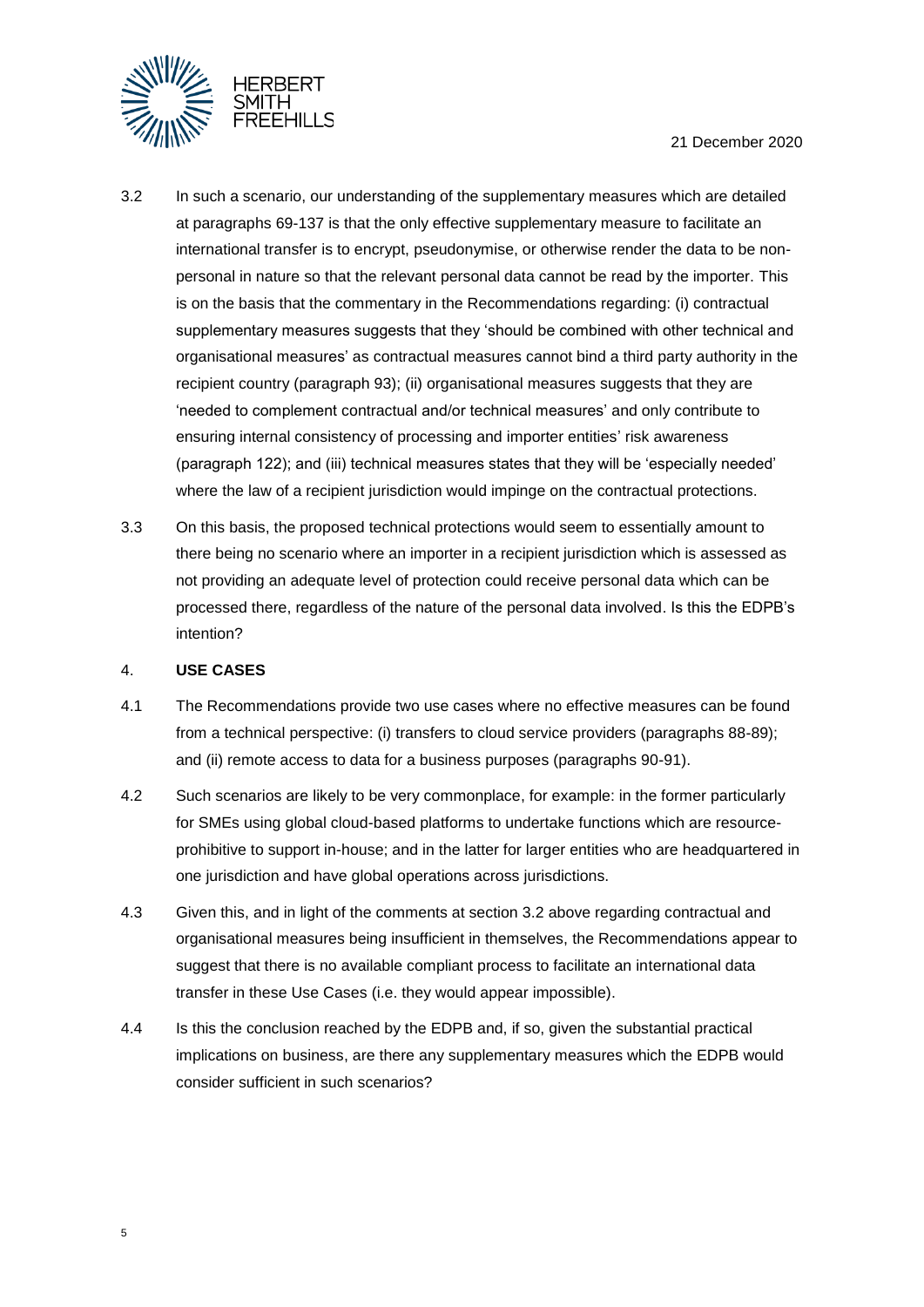

4.5 Given the commonplace nature of these scenarios, we would suggest that the Recommendations provide for an alternative action organisations can take, for example applying to the competent supervisory authority to assess the transfer.

## 5. **DATA LOCALISATION**

- 5.1 For entities who are not able to meet the substantial obligations (as noted at section [1](#page-0-1) above), the only alternative in order to continue operating (on the basis that the personal data collected and processed is that which is necessary and cannot be minimised to none) will likely need to localise data processing activities in the EU.
- 5.2 Such a decision may be impossible in relation to some activities if, for example, the services required are not performed by an EU-based entity, or otherwise could incur material cost expenditure as well as cause operational disruption.
- 5.3 The Recommendations may therefore be read as implementing a broader data localisation agenda by having such onerous expectations in place. We would note that this is not the intention of the GDPR and threatens to 'Balkanise' global data flows.

#### 6. **BINDING CORPORATE RULES**

- 6.1 The Recommendations note that Schrems II also applies to binding corporate rules ("**BCRs**") and that the impact of Schrems II on BCRs is 'still under discussion' (paragraphs 58-60). Given we would anticipate further guidance being received on this in due course, there are some areas where it would be particularly useful to get clarity.
- 6.2 For organisations who have had their BCRs approved, will there be an expectation or requirement on them to perform a transfer impact assessment ("**TIA**") and then re-submit their BCRs for approval? If this is the case, then we would suggest that this is disproportionate and that a more moderate approach would be for the existing BCRs to remain valid and for organisations with BCRs to perform such TIAs as necessary and submit them to their lead supervisory authority, who can then approve or deny them.
- 6.3 Where future BCR applications are made by an organisation, inclusion of TIAs in this process will exacerbate the already length process. This is particularly so given that organisations who use BCRs generally have a large global footprint and, as a TIA will include an assessment of the laws of every importing third country, will be onerous both for the organisation to compile, as well as for the lead supervisory authority to assess.

#### 7. **ENFORCEMENT**

7.1 Given the substantial expectations placed on entities by the Recommendations, and in particular the specific case-by-case analysis required in respect of every personal data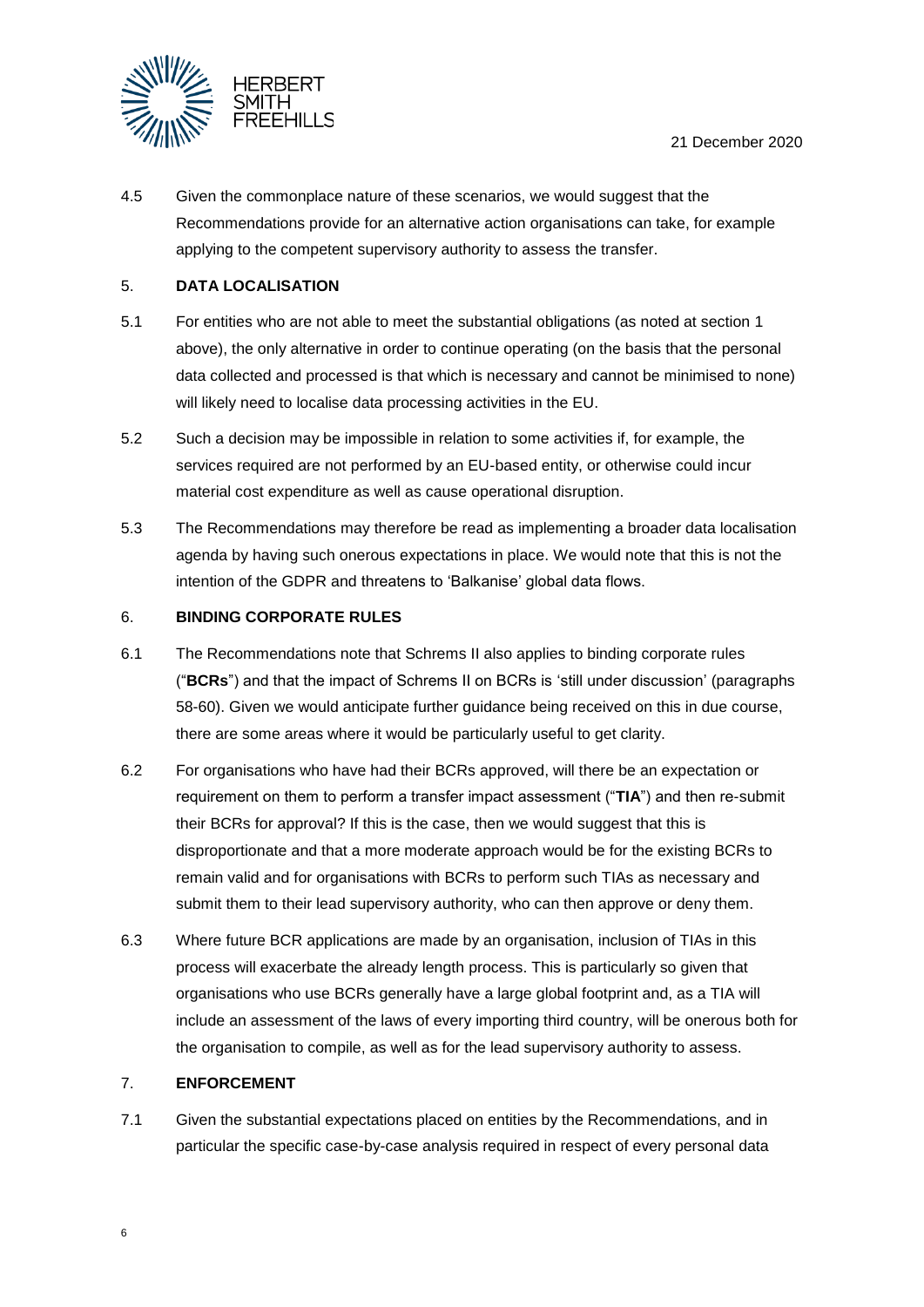



transfer, this would seem to place an extraordinary burden on regulators in order to enforce this position.

- 7.2 Our understanding is that a regulator would need to: (i) be appraised of the specifics of the data transfer (i.e. particular exporter, importer(s), data set(s), format of data, jurisdiction(s) etc.); (ii) undertake an assessment of the law and practice in the recipient jurisdiction on the basis (presumably) of the same information which the exporter had available in the context of the information at (i); (iii) consider the Article 46 transfer tool which was relied on and any supplementary measures; and (iv) determine whether, against the EEGs, the transfer was compliant.
- 7.3 This is a significant amount of work for a single data transfer, let alone the myriad transfers undertaken by entities on a daily basis. It is unclear that such an expectation on regulators in respect of international transfers of personal data is proportionate in relation to other elements of the GDPR over which they must also regulate and which, arguably, can be seen as posing a higher risk to data subjects.
- <span id="page-6-0"></span>7.4 Indeed, the logical conclusion given the substantial work required involving a single international data transfer must be that regulators will take a risk-based view in relation to which international data transfers they will audit and potentially take action regarding. If this is the case, then it seems appropriate to include an element of risk-based consideration for exporter entities.

# <span id="page-6-1"></span>8. **ALIGNMENT WITH STANDARD CONTRACTUAL CLAUSES**

- 8.1 Further to the conclusion reached at section [7.4](#page-6-0) of this response and the discussion of the divergence of views regarding adequacy at section [2,](#page-2-0) we would suggest that the EDPB ensures alignment between the Recommendations and the draft new Standard Contractual Clauses which are currently the subject of consultation ("**Draft SCCs**") particularly in respect of the assessment of whether a transfer tool is effective in light of the transfer.
- 8.2 Paragraph 42 of the Recommendations suggests that an objective approach should be pursued (i.e. *can* national authorities access personal data?): "*you should look into other relevant and objective factors, and not rely on subjective ones such as the likelihood of public authorities' access to your data in a manner not in line with EU standards*". This is contrary to the approach in the Draft SCCs where clause 2(b)(i) advocates a subjective approach (i.e. *have* national authorities accessed personal data?): *"The Parties declare… they have taken due account in particular of the following elements:… any relevant practical experience with prior instances, or the absence of requests for disclosure from public authorities received by the data importer for the type of data transferred".*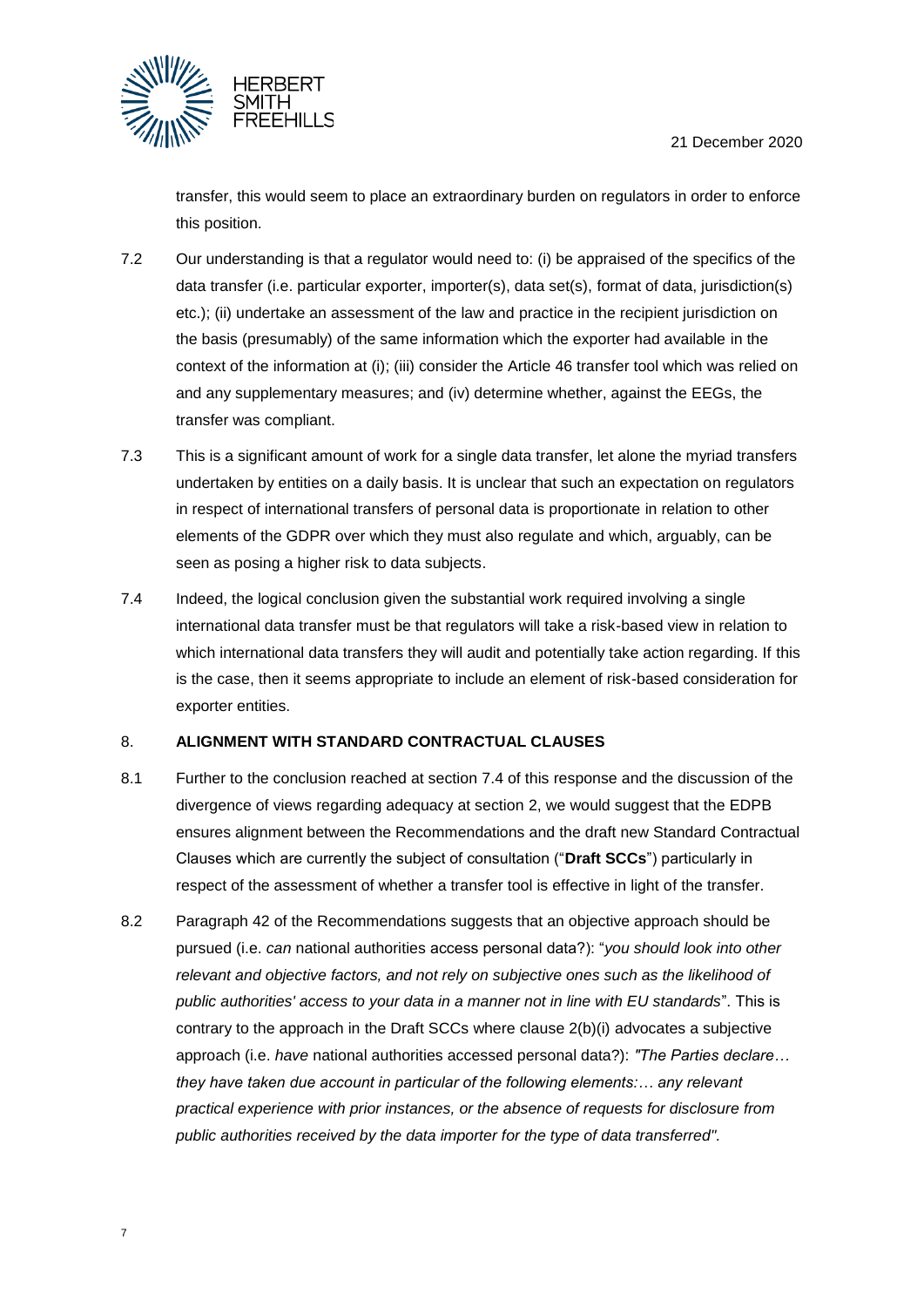

8.3 In this example, while the Recommendations suggest that an organisation should not consider practical experience with public authority access requests, the Draft SCCs suggest that an organisation should. We would suggest that the Recommendations and Draft SCCs are aligned in final form and that consideration of practical experience is an appropriate and proportionate consideration to include.

# 9. **CONCLUDING COMMENTS**

- 9.1 In light of the comments at sections [1](#page-0-1) to [8](#page-6-1) of this response, we are of the view that a degree of risk-based consideration should be integrated within the Recommendations.
- 9.2 Given that the Recommendations already place a large degree of independence on entities to assess the law and practice of a recipient jurisdiction, it would seem both proportionate and appropriate to enable entities to consider the actual and potential risk in relation to the various factors noted.
- 9.3 For example, while the Schrems II case provided detailed and reasoned conclusions regarding the transfer of personal data to the USA, in a White Paper released in response to the decision, the US Department of Commerce highlighted a range of factors not considered in the Schrems II case, including that the vast majority of personal data is of no interest to, and most likely outside the scope of, the USA's security laws.<sup>1</sup>
- 9.4 Such commentary and analysis is integral to informing the considerations of a particular transfer of personal data as, if the data will not be sought by a public body, the potential harm to the individual is limited.
- 9.5 Given that the intention of the GDPR is to reduce the harm, both potential and real, to data subjects in respect of their personal data, a full consideration of the personal data in question should be undertaken, and this should therefore include risk-based consideration.
- 9.6 Including within the Recommendations a degree of risk-based consideration will enable entities of all sizes to be able to adopt appropriate and proportionate supplementary measures where necessary which will enable a more flexible, practical, and coherent approach to the international transfer of personal data.
- 9.7 Finally, given the substantial obligations envisioned by the Recommendations (and in particular the analysis of recipient jurisdictions' data protection position), we would suggest that the absence of a transition period is impractical. Organisations will need time to consider the final form Recommendations and ensure necessary compliance with, and

<sup>1</sup> 1 Information on U.S. Privacy Safeguards Relevant to SCCs and Other EU Legal Bases for EU-U.S. Data Transfers after *Schrems II*, White Paper September 2020, https://www.commerce.gov/sites/default/files/ 2020- 09/SCCsWhitePaperFORMATTEDFINAL508COMPLIANT.PDF